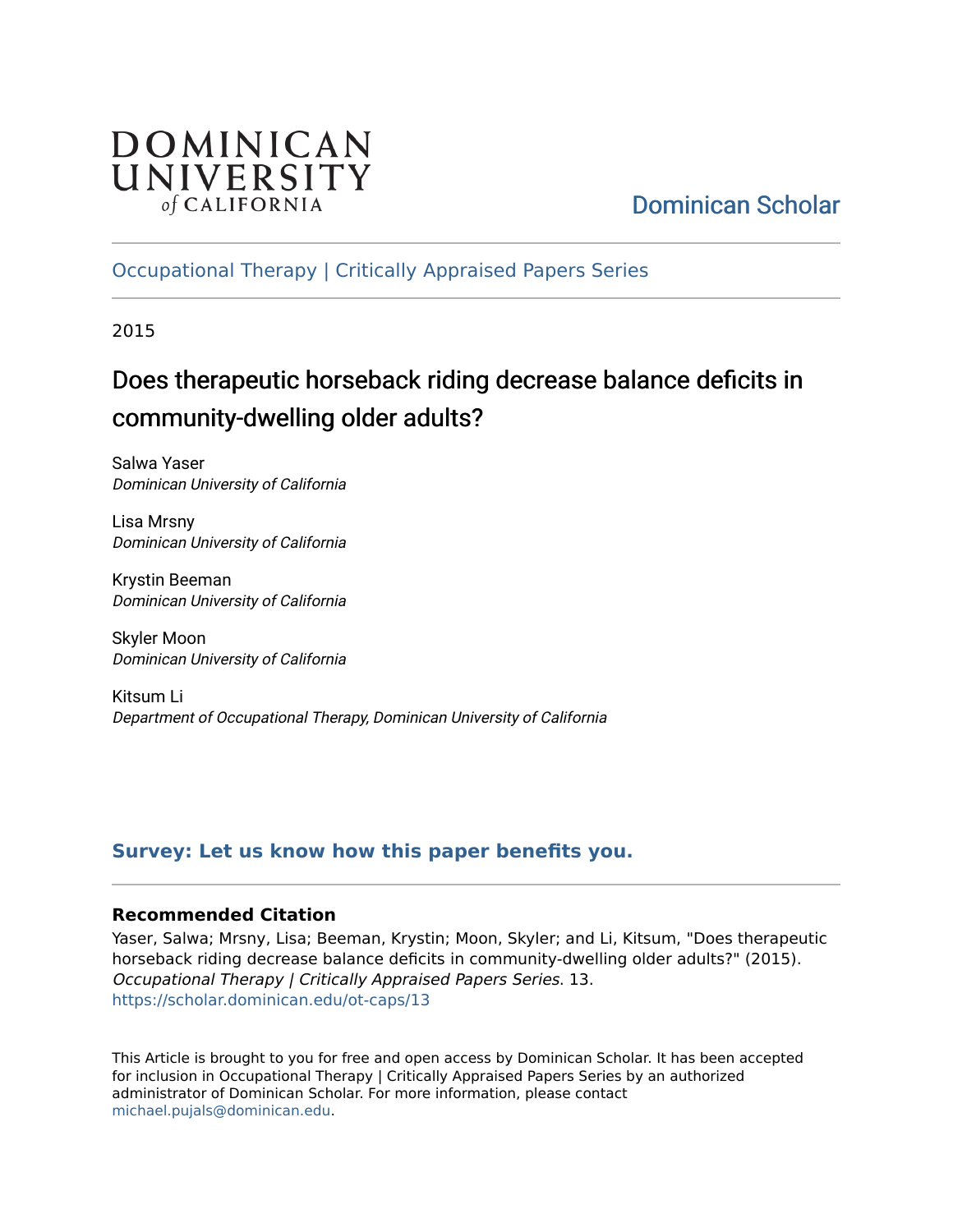# **AOTA Critically Appraised Papers Series**

# **Evidence Exchange**

\*A product of the American Occupational Therapy Association's Evidence-Based Literature Review Project

#### **CRITICALLY APPRAISED PAPER (CAP)**

#### *FOCUSED QUESTION*

Does therapeutic horseback riding decrease balance deficits in community-dwelling older adults?

Homnick, D. N., Henning, K. M., Swain, C. V., & Homnick, T. D. (2013). Effect of therapeutic horseback riding on balance in community-dwelling older adults with balance deficits. *Journal Of Alternative & Complementary Medicine, 19*(7), 622–626[. http://dx.doi.org/10.1089/acm.2012.0642](http://dx.doi.org/10.1089/acm.2012.0642)

#### **CLINICAL BOTTOM LINE:**

Hippotherapy and therapeutic riding (TR) provide pleasurable activity and physical exercise to individuals and yet limited study is available on its therapeutic value to improve balance in older adults. In this study, the researchers measured the benefit of TR on balance and quality of life in communitydwelling older adults. A convenience sample of individuals 65 years and older was recruited from a local community. The study is a single-blind, pretest-posttest, controlled study of a 10-session TR program with a Professional Association of Therapeutic Horsemanship (PATH) trained and certified TR instructor. Each TR session included grooming and tacking, mounting, a warm-up exercise on the horse, riding, and dismounting. The results of this study showed a significant improvement in balance scores as well as participant perception of overall health after the intervention period. Therefore, this study illustrated the practicality, safety, and benefit on improvement of balance in community-dwelling older adults from a short-term TR program. However, the small sample size prevented the data from being conclusive. Larger scale studies should be conducted to clinically prove the benefit of therapeutic riding for older adults.

Therapeutic riding has the potential to improve balance and increase quality of life in older adults. Connecting the results from this study to the larger issue of fall prevention may provide evidence to include hippotherapy or TR in occupational therapy for older adults with balance deficits.

#### **RESEARCH OBJECTIVE(S)**

List study objectives.

Test the effect of an 8-week TR program on balance and quality of life in individuals with balance deficits

#### **DESIGN TYPE AND LEVEL OF EVIDENCE:**

Level III: Pretest-posttest, single group

#### **SAMPLE SELECTION**

How were subjects recruited and selected to participate? Please describe.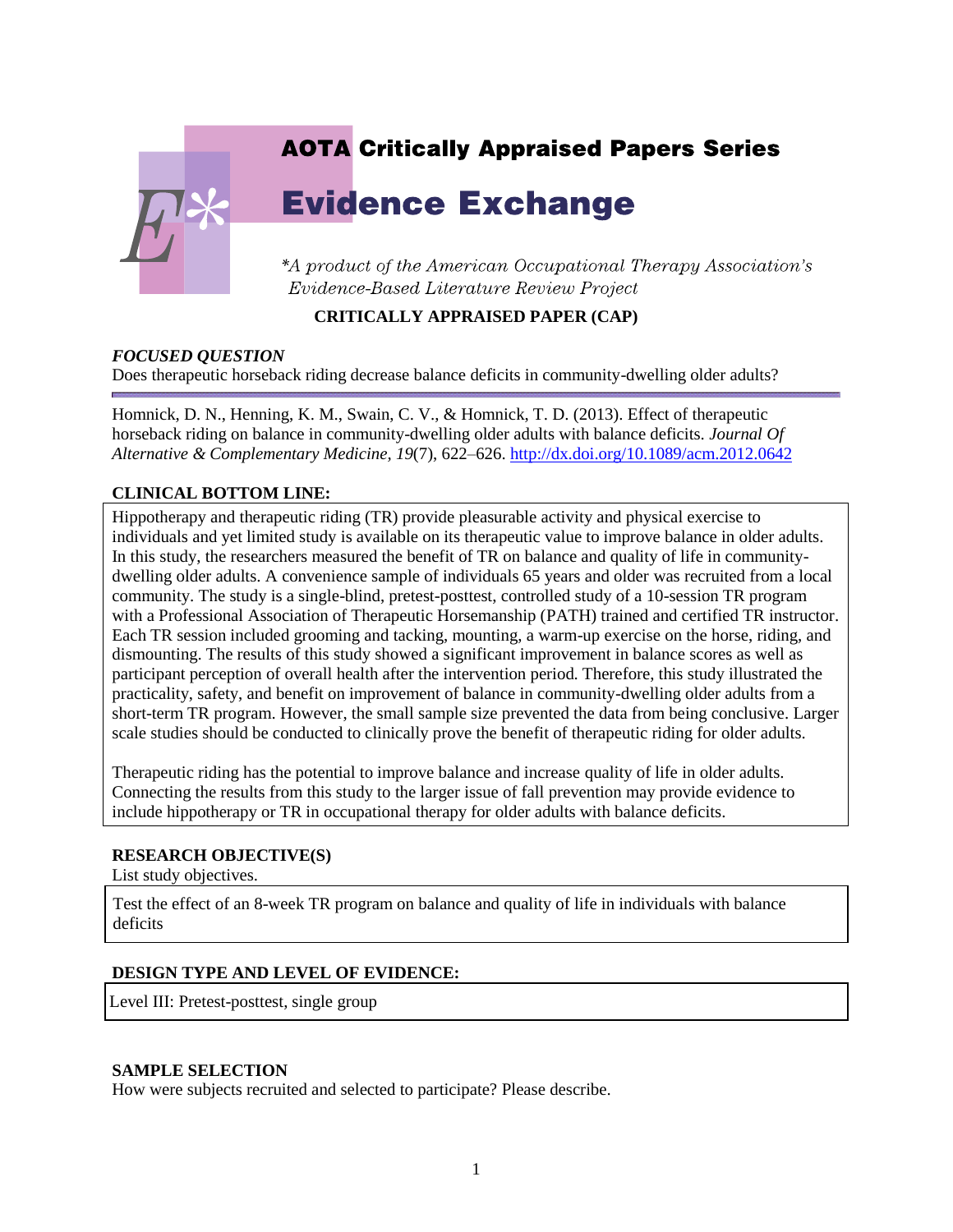The participants were recruited from the local community by convenience sample methods. Eleven community-dwelling older adults met the entry criteria and 9 completed the intervention.

#### **Inclusion Criteria**

The inclusion criteria for this study were: (1) community-dwelling adults 65 years or older; (2) completed a health screening; (3) scored between 6 and 12 in the short version of the FABS balance screening; (4) physician clearance.

#### **Exclusion Criteria**

Individuals with a chronic condition known to affect balance were excluded. This included individuals with a history of stroke, Parkinson's disease, multiple sclerosis, vestibular dysfunction, or any other condition leading to severe musculoskeletal or neurologic dysfunction or impairment in balance. Subjects were also excluded if they had a history of drinking more than one and a half ounces of alcohol per day, fear of horses, or if they participated in any recreational or therapeutic horseback riding within 1 year prior to enrollment to the study.

#### **SAMPLE CHARACTERISTICS**

| $N = (Number of participants taking part in the study)$ |        |  | 9                                  |  |                                                   |
|---------------------------------------------------------|--------|--|------------------------------------|--|---------------------------------------------------|
| #/ $(%$ ) Male                                          | 4(44%) |  | $\#$ (%) Female                    |  | $5(56\%)$                                         |
| Ethnicity                                               | N/R    |  |                                    |  |                                                   |
| Disease/disability diagnosis                            |        |  | with established balance deficits. |  | Participants were community-dwelling older adults |

#### **INTERVENTION(S) AND CONTROL GROUPS**

A pretest posttest design was used rather than using a control group in order to minimize the effects of confounding variables in a comparison group.

| Brief description of the<br>intervention | The study was completed in three phases. The first phase was an 8-<br>week observation period to establish a baseline for the participants<br>balance deficits.<br>The second phase of the study was 8 weeks of the actual<br>intervention, therapeutic horseback riding (TR). The TR sessions<br>included grooming, tacking, and mounting the horse, as well as a<br>warm up exercises on the horse, riding skills, and dismounting. The<br>riding portion lasted around 45 minutes, and consisted of either<br>walking or trotting, depending on the skill of the rider. One to three<br>volunteers assisted the rider during the session to maintain safety.<br>The third phase of the study was an 8-week follow-up period. This |
|------------------------------------------|--------------------------------------------------------------------------------------------------------------------------------------------------------------------------------------------------------------------------------------------------------------------------------------------------------------------------------------------------------------------------------------------------------------------------------------------------------------------------------------------------------------------------------------------------------------------------------------------------------------------------------------------------------------------------------------------------------------------------------------|
|                                          | follow-up period was used to determine if change due to the<br>intervention was sustained.                                                                                                                                                                                                                                                                                                                                                                                                                                                                                                                                                                                                                                           |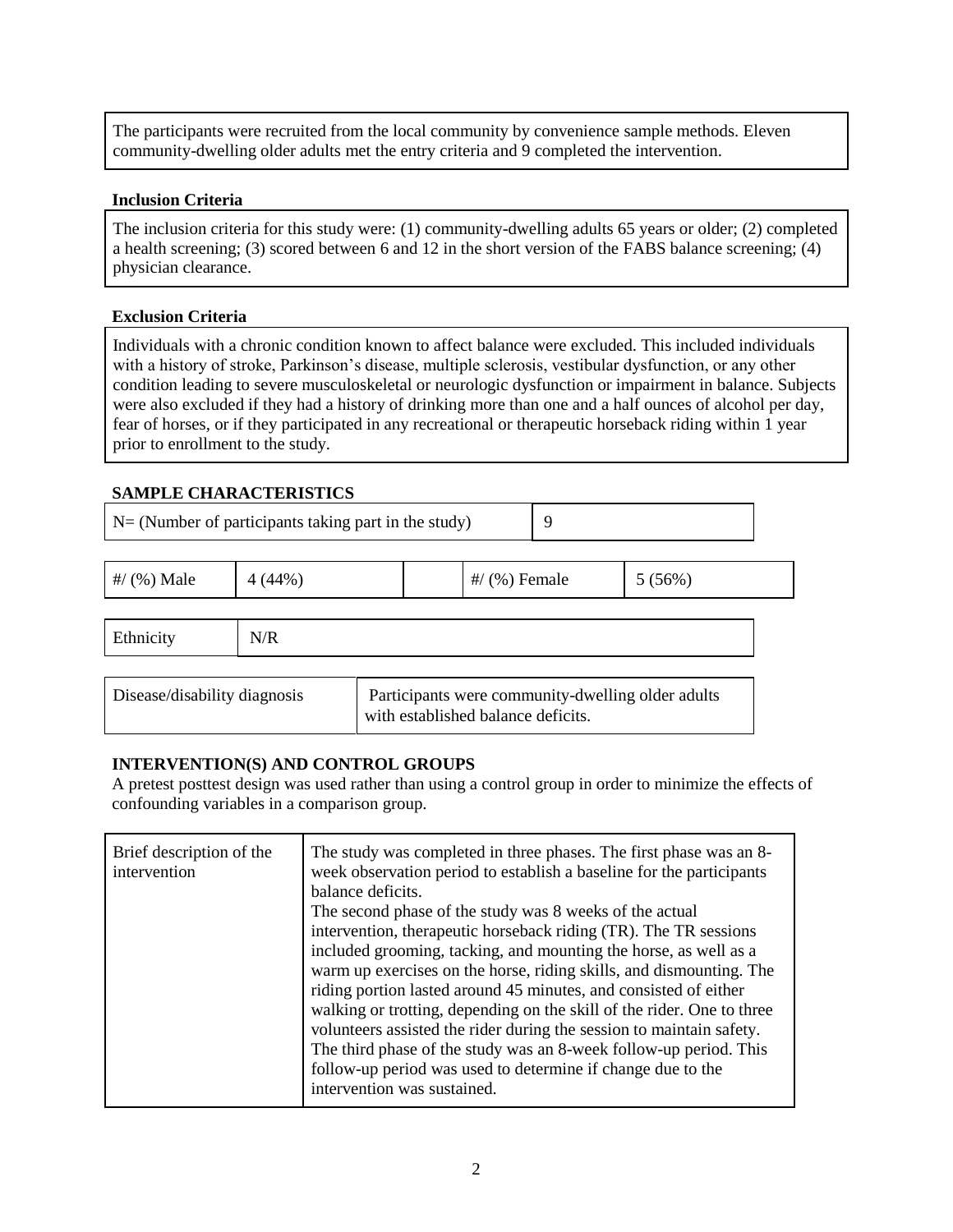| How many participants in<br>the group?    | 19                                                                                                                                                                              |
|-------------------------------------------|---------------------------------------------------------------------------------------------------------------------------------------------------------------------------------|
| Where did the<br>intervention take place? | Cheff Therapeutic Riding Center in Augusta, MI, a Professional<br>Association of Therapeutic Horsemanship (PATH) International<br>premier accredited therapeutic riding center. |
| Who delivered?                            | A PATH trained and certified TR instructor investigator                                                                                                                         |
| How often?                                | 1 hour, once a week                                                                                                                                                             |
| For how long?                             | 8 weeks for the actual TR intervention, 24 weeks total.                                                                                                                         |

Intervention Biases: *Check yes, no, or NR and explain, if needed.*

| Contamination:  |                                                                              |
|-----------------|------------------------------------------------------------------------------|
| YES             | <i>Comment:</i> Single group design, so contamination is not a consideration |
| NО<br>$\bowtie$ |                                                                              |
| NR              |                                                                              |

## Co-intervention:

| YES $\Box$ | <i>Comment:</i> Participants may have been exercising or attending another type |
|------------|---------------------------------------------------------------------------------|
| NO.        | of therapy throughout the 24-week study.                                        |
| NR.<br>M   |                                                                                 |

Timing:

| <b>YES</b><br>⊠<br>NO.<br>NR          | Comment:                                                                  |
|---------------------------------------|---------------------------------------------------------------------------|
| Site:                                 |                                                                           |
| <b>YES</b><br>$\mathbf{1}$<br>⊠<br>NO | <i>Comment:</i> The TR sessions were completed at the same riding center. |

Use of different therapists to provide intervention:

| YES <b>X</b> | <i>Comment:</i> Two different individuals provided the intervention. |
|--------------|----------------------------------------------------------------------|
| NO.          |                                                                      |
| NR.<br>M     |                                                                      |

### **MEASURES AND OUTCOMES**

Complete for each measure relevant to occupational therapy:

Measure One: Balance

|       | Name/type of measure Short version of the Fullerton Advanced Balance Scale (FABS) |
|-------|-----------------------------------------------------------------------------------|
| used: | standardized assessment                                                           |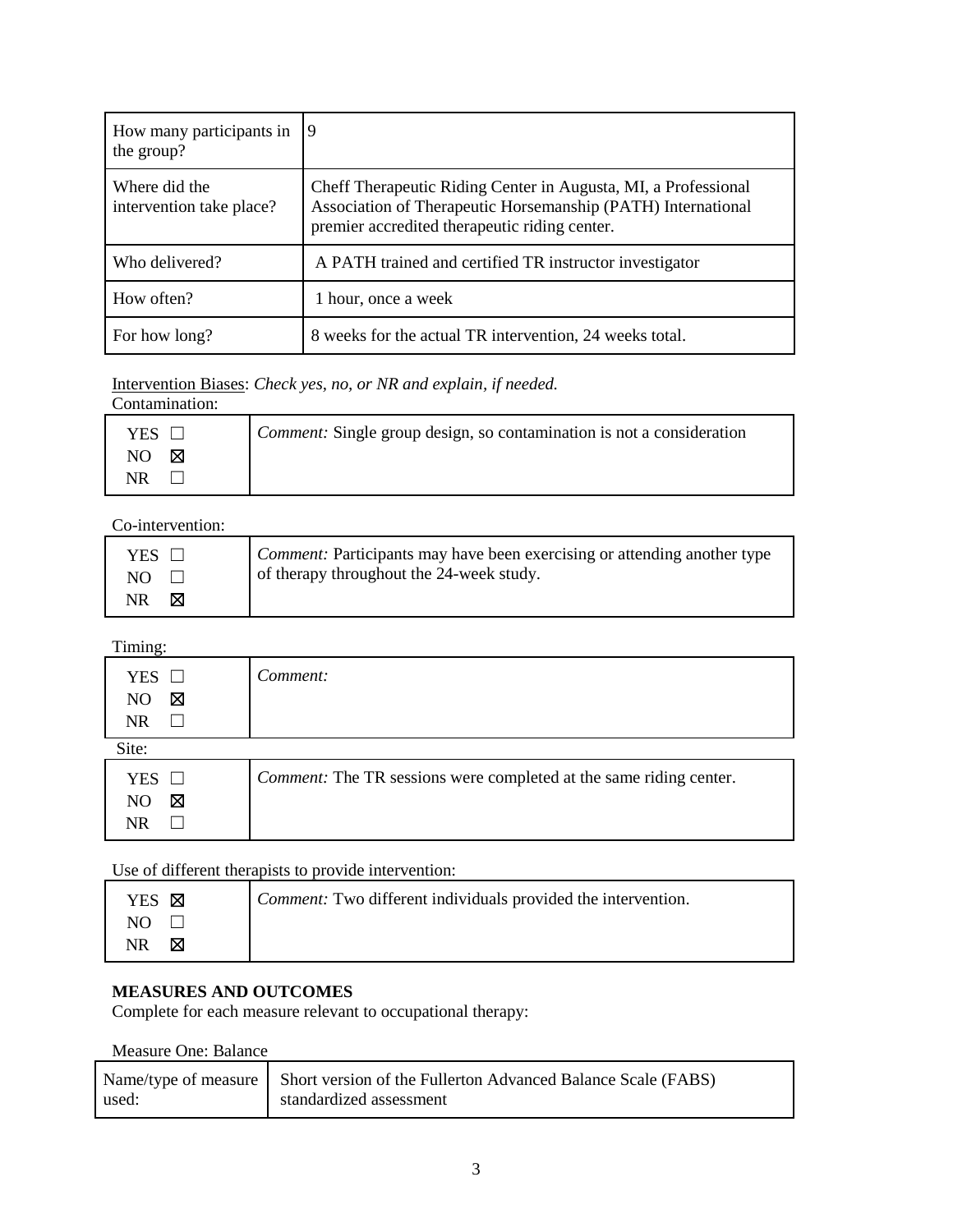| What outcome was<br>measured? | Static and dynamic balance. A score of 9 and below indicates high fall<br>risk.                                                                                                                                                                                                                                                                                                                                |
|-------------------------------|----------------------------------------------------------------------------------------------------------------------------------------------------------------------------------------------------------------------------------------------------------------------------------------------------------------------------------------------------------------------------------------------------------------|
| Is the measure<br>reliable?   | YES <b>X</b><br>$NO \Box$<br>$NR$ $\Box$<br>No value for reliability was reported by the authors                                                                                                                                                                                                                                                                                                               |
| Is the measure valid?         | YES <b>X</b><br>$NR \Box$<br>$NO \Box$                                                                                                                                                                                                                                                                                                                                                                         |
| When is the measure.<br>used? | This assessment was done 4 times during the study. The first and second<br>times were during initial enrollment and 8 weeks later, prior to the start of<br>intervention in order to establish the pretest baselines. The third time was<br>during the posttest phase after the intervention, and the fourth time was 8<br>weeks after ending the intervention in order to determine the long-term<br>effects. |

#### Measure Two: Quality of Life

| Name/type of measure<br>used: | Rand Short Form 36                                                                                                                                                                                                                                                |  |
|-------------------------------|-------------------------------------------------------------------------------------------------------------------------------------------------------------------------------------------------------------------------------------------------------------------|--|
| What outcome was<br>measured? | Quality of life                                                                                                                                                                                                                                                   |  |
| Is the measure.<br>reliable?  | YES $\Box$<br>$NR \boxtimes$<br>$NO \Box$                                                                                                                                                                                                                         |  |
| Is the measure valid?         | YES <b>X</b><br>$NO \Box$<br>$NR \Box$<br>No value for validity was reported by the authors.                                                                                                                                                                      |  |
| When is the measure.<br>used? | This measure was used at the start and end of the 8-week intervention<br>phase of the study. However, only 7 out of the 9 participants completed<br>this portion of the study. It was not reported why the other 2 participants<br>did not complete this portion. |  |

#### Measurement Biases

Were the evaluators blind to treatment status? *Check yes, no, or NR, and if no, explain*.

| <b>YES</b><br>$\overline{\phantom{0}}$ | ⌒<br>Comment: |
|----------------------------------------|---------------|
| Ø<br>N <sub>O</sub>                    |               |
| <b>NR</b>                              |               |

## Recall or memory bias. *Check yes, no, or NR, and if yes, explain*.

| YES $\Box$ | <i>Comment:</i> The Rand Short form asked questions on quality-of-life indicators |
|------------|-----------------------------------------------------------------------------------|
| NO.        | and may possibly be subject to recall bias because the participants were          |
| NR         | answering personal questions such as their energy/fatigue level, emotional        |
| ⊠          | problems, and social functioning.                                                 |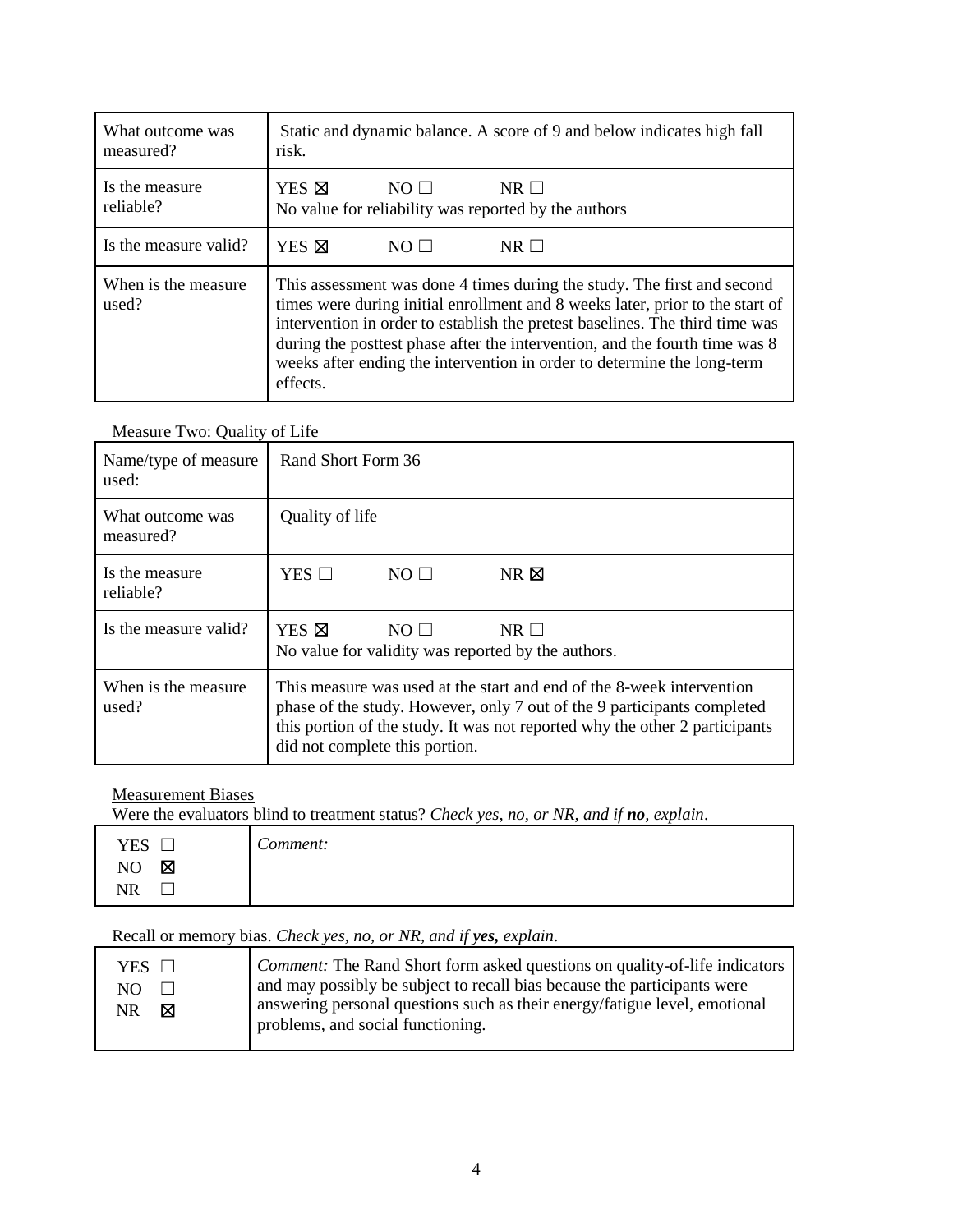Others (list and explain):

N/R

#### **RESULTS**

List key findings based on study objectives Include statistical significance where appropriate  $(p < 0.05)$ Include effect size if reported

There was no significant difference in balance scores between the start and end of the observation period ( $p = 0.350$ ), indicating that the participants had no change in balance prior to the intervention. However, there was significant improvement in balance scores from the start to the end of the TR intervention. There was significant improvement in the balance score from the start to the end of the intervention period ( $p = .001$ ), and no significant difference between the end of the intervention and the end of study, suggesting that improvements may have been sustained ( $p =$ .908). Most measures of quality of life improved from the start to the end of the TR intervention, but only general health improvement reached statistical significance ( $p = .003$ ).

Was this study adequately powered (large enough to show a difference)? *Check yes, no, or NR, and if no, explain*.

Were appropriate analytic methods used? *Check yes, no, or NR, and if no, explain*.

| 区<br><b>YES</b>         | $\sim$<br>comment: |
|-------------------------|--------------------|
| $\mathbf{M}$<br>NH<br>◡ |                    |
| <b>NR</b>               |                    |

Were statistics appropriately reported (in written or table format)? *Check yes or no, and if no, explain*.

| X          | $\sim$   |
|------------|----------|
| <b>YES</b> | comment: |
| NC         |          |

Was the percent/number of subjects/participants who dropped out of the study reported?

| ⊣ | M |
|---|---|
| I |   |

Limitations:

What are the overall study limitations?

One of the study limitations is small sample size. The researchers failed to ask or report whether participants were engaging in physical activity or attending other types of therapy during the intervention and follow-up periods, which may have accounted for any improvement and sustained improvement. A control group could have been used to add validity to the study as well.